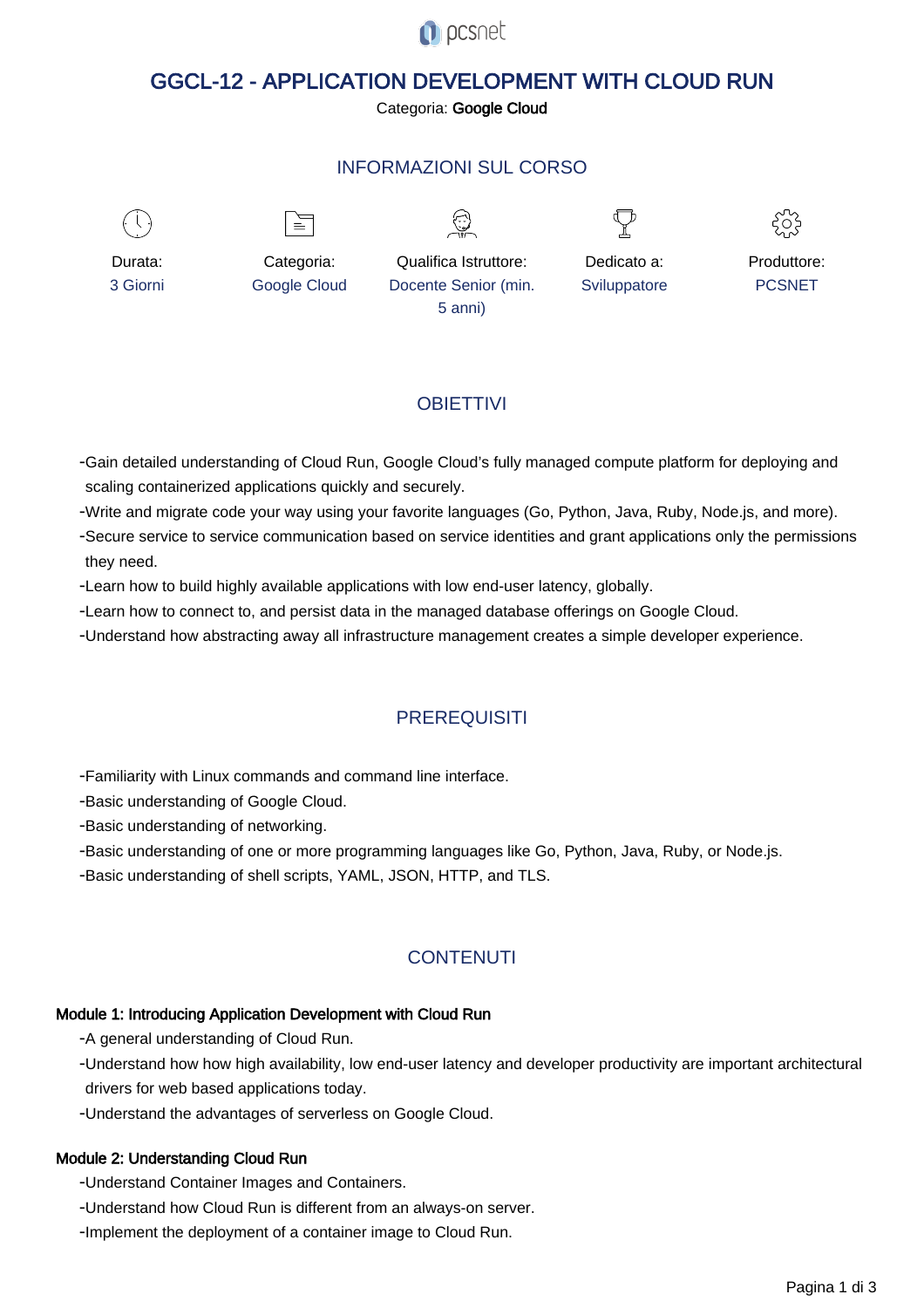

- Understand auto-scaling and on-demand containers.

#### Module 3: Building Container Images

- Deeply understand what is inside a container image.
- Package an application into a container image with Buildpacks.
- Understand that Dockerfiles are a lower-level and more transparent alternative to Buildpacks.

#### Module 4: Building Container Images

- Understand the advantages of the shutdown lifecycle hook.
- Understand how to avoid request queuing.
- Implement new versions of an application.
- Implement gradual traffic migration.

#### Module 5: Configuring Service Identity and Authorization

- Understand that every action on a Cloud resource is actually an API call.
- Understand how and why to limit the permissions in your Cloud Run service to only specific and necessary API calls.
- Understand the process needed to make the default permissions of a Cloud API more secure.
- Use the client libraries to call other Google Cloud services.

#### Module 6: Serving Requests

- Use Cloud CDN to improve the reliability and performance of an application.
- Use path-based routing to combine multiple applications on one domain.
- Route incoming requests to the Cloud Run service closest to clients.

#### Module 7: Using Inbound and Outbound Access Control

- Connecting your project to resources with a private IP.
- Implementing controls to prevent outbound traffic to dangerous or unwanted hosts.
- Implementing filters for inbound traffic using content-based rules.
- Implementing controlled access to only specific service accounts.
- Implement dialogs using input and output contexts.

#### Module 8: Persisting Data

- Understand how to connect your application with Cloud SQL to store relational data.
- Use a VPC Connector to reach a private Memorystore instance.
- Understand how to connect with Cloud Storage, Spanner and Firestore.

#### Module 9: Implementing Service-to-Service Communication

- Using Cloud Pub/Sub to send messages between services.
- Discovering the URL of other Cloud Run services.
- Receiving events from other Google Cloud services.
- Processing background tasks asynchronously.

#### Module 10: Orchestrating and Automating Serverless Workflows

- Understand the capabilities of Cloud Workflows.
- Learn how to model a simple workflow with steps and conditional jumps.
- Integrating Cloud Run with Cloud Workflows.
- Understand how to invoke workflows.